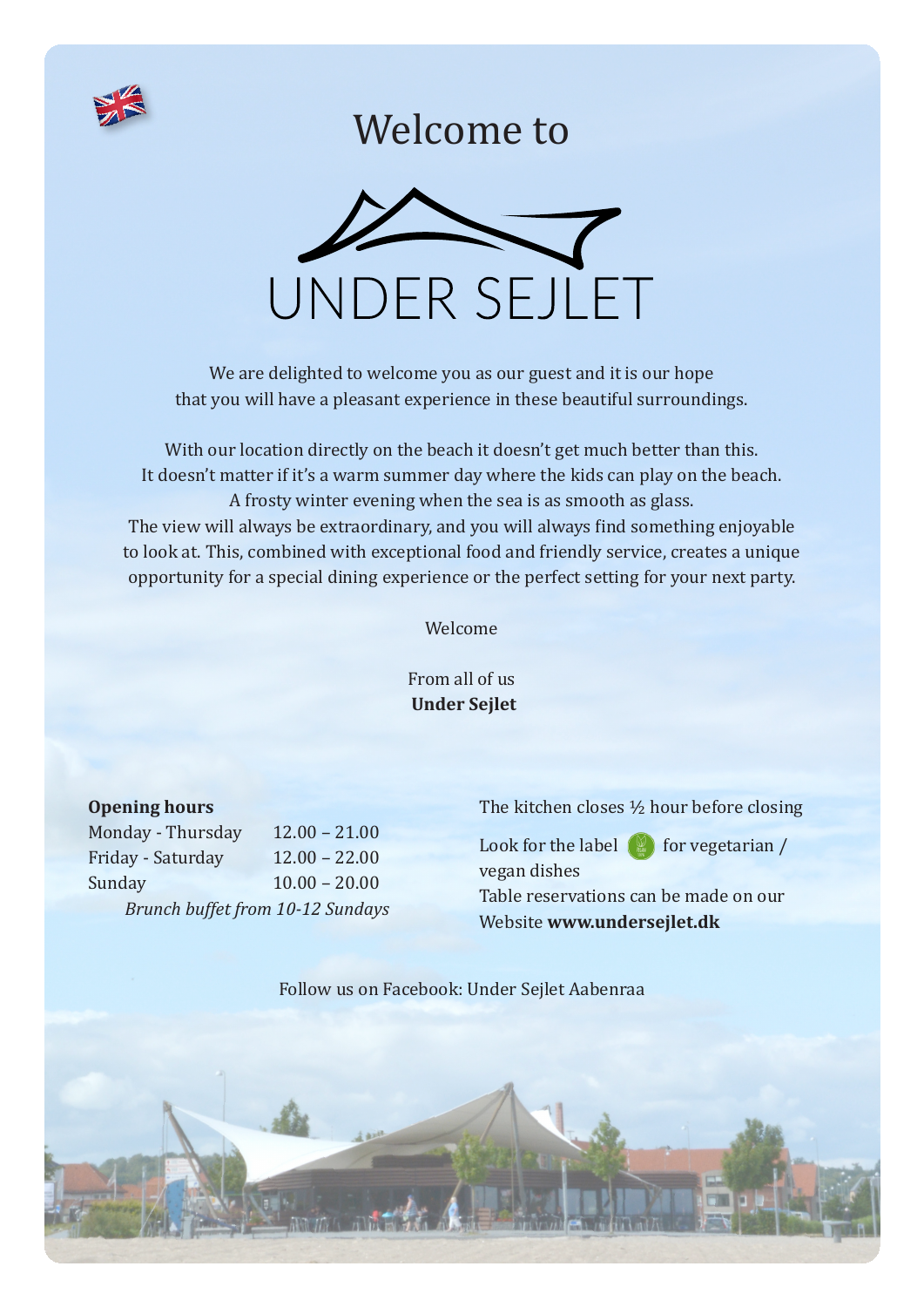



## Lunch dishes 12-17

| <b>Classic burger with French fries</b><br>Lettuce, tomatoes, cucumber, onions, cheese, bacon, Thousand-Island dressing                                                                | $139. -$ |
|----------------------------------------------------------------------------------------------------------------------------------------------------------------------------------------|----------|
| <b>BBQ</b> burger with French fries<br>Lettuce, tomatoes, cucumber, onions, cheese, bacon, BBQ dressing                                                                                | $139. -$ |
| <b>Chicken burger with French fries</b><br>Lettuce, tomatoes, cucumber, onions, Thousand-Island dressing                                                                               | $139. -$ |
| Vegetarian burger with French fries<br>Lettuce, tomatoes, cucumber, onions, grilled paprika Thousand-Island dressing                                                                   | $139. -$ |
| <b>Focaccia with salmon and prawns</b><br>Lettuce, tomatoes, cucumber, herbsdressing and avocado mousse                                                                                | $125 -$  |
| <b>Parisian steak</b><br>Minced steak with bread, lettuce, beets, onions, horseradish, capers and egg yolk                                                                             | $139. -$ |
| The famous "Stjerneskud" from Under Sejlet<br>Fried breaded fish fillet and poached fish fillet, on toast with salad, dressing, smoked salmon and prawns<br>Extra fish fillet + DKK 30 | $155 -$  |
| <b>Chicken-curry sandwich with French fries</b><br>Lettuce, tomatoes, pickled cucumbers, grilled peppers, caramelized onions and bacon                                                 | $139. -$ |
| <b>BBQ-steak sandwich med fritter</b><br>Lettuce, tomatoes, pickled cucumbers, grilled peppers, caramelized onions and bacon                                                           | $139. -$ |
| <b>Tapas platter</b><br>Air-dried ham, beer sausage, prawns, breaded onion rings, dried tomatoes, olives, pesto<br>and paprika with cream cheese                                       | $145 -$  |
| <b>Penne Carbonara</b><br>Pasta with cream sauce, bacon and parmesan                                                                                                                   | $129. -$ |
| Nachos with chicken & cheddar<br>Nachos with chicken and Cheddar cheese, served with sour cream, guacamole and tomato salsa                                                            | $109 -$  |
| Danish Open Sandwich "Smørrebrød" 1 piece<br>1 piece with roast beef or 1 piece with shrimp and egg mousse or 1 piece with fish filet                                                  | $75, -$  |
| <b>Sejlets Lunch steak</b><br>Minced beef steak with soft onions, potatoes, beets, vegetables and gravy                                                                                | $149. -$ |
| <b>French fries</b><br>Served with aioli                                                                                                                                               | $50 -$   |
| <b>Extra dip</b>                                                                                                                                                                       | $5,-$    |
|                                                                                                                                                                                        |          |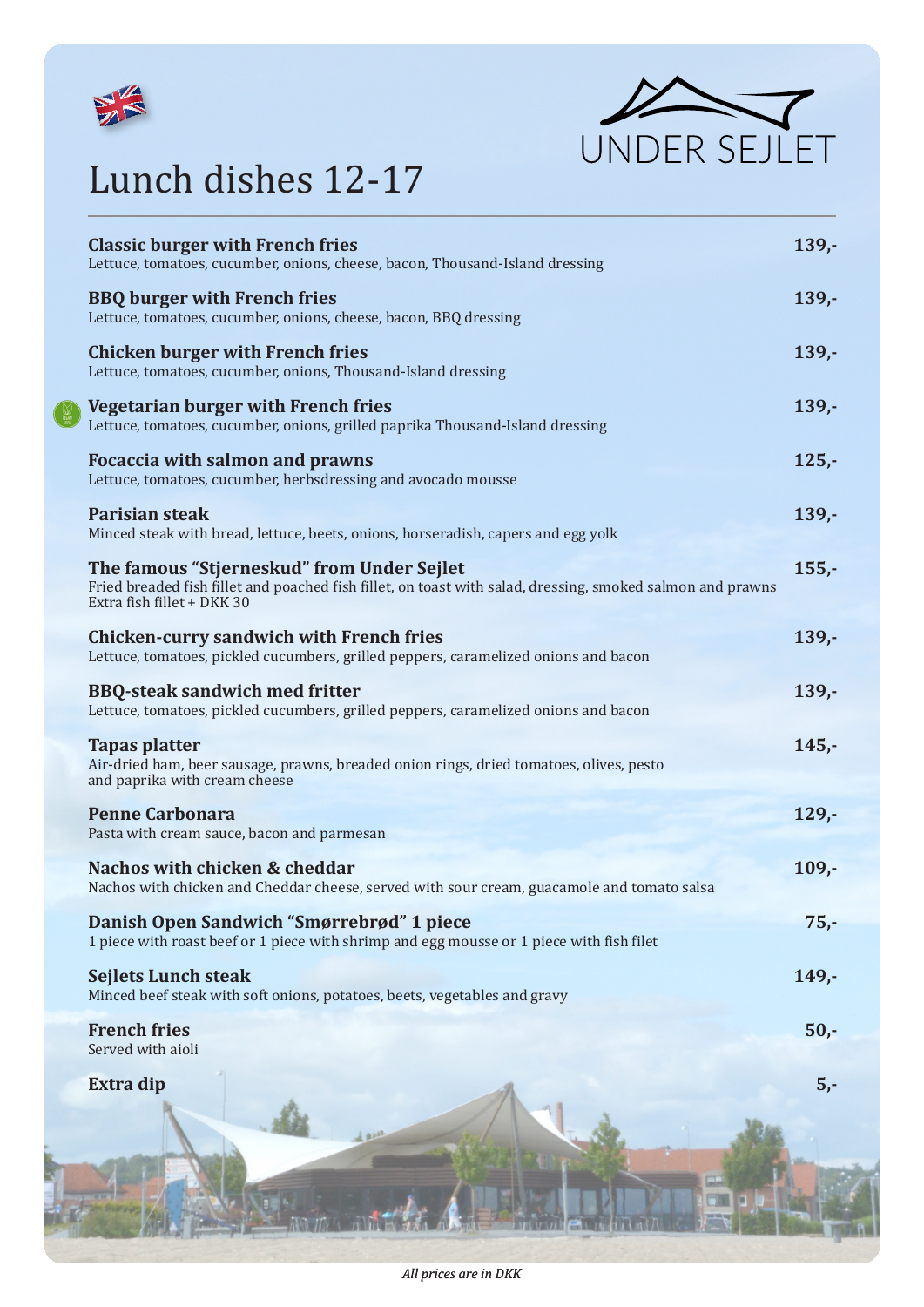



### Dinner for two

#### **Tender and juicy roastbeef**

with vegetables, potatoes, salad and red wine sauce

Served on a slate and in bowls

**2 people sharing**

**kr. 390,-**

### Sejlets 3-course menu

*Starter:*

#### **Smoked salmon**

on a crispy salad with a herb dressing

*Main course:*

#### **Slow roasted leg of beef**

with Asparagus, mushy peas, mushrooms, served with potatoes and red wine sauce

*Dessert:*

#### **Panna cotta**

with pickled berries

**2 courses kr. 285,- 3 courses kr. 339,-**

#### **Wine menu for 2/3 dishes**

Starters: **Dashwood Pinot Gris** – Marlborough, New Zealand Main course: **Zinfandel – C&C Wines**, Central Valley, California, USA Dessert: **Rasteau Dore – Vin Doux Naturel**, Cave de Rasteau, Frankrig

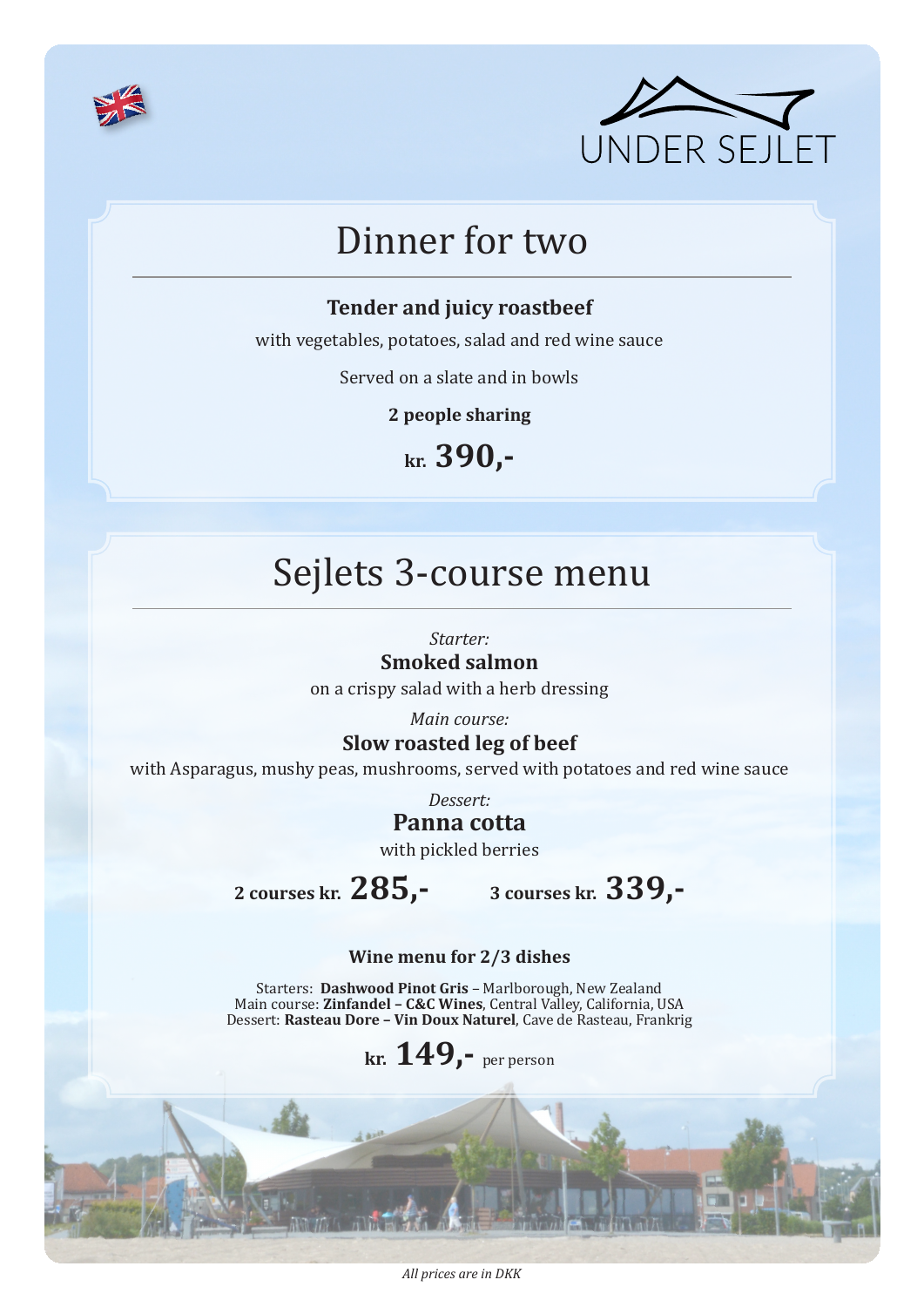





| <b>Classic burger with French fries</b><br>Lettuce, tomatoes, cucumber, onions, cheese, bacon, Thousand-Island dressing                                                                | $139 -$ |
|----------------------------------------------------------------------------------------------------------------------------------------------------------------------------------------|---------|
| <b>BBQ</b> burger with French fries<br>Salat, tomater, syltede agurker, løg, ost, bacon, BBQ-dressing                                                                                  | $139 -$ |
| <b>Chicken burger with French fries</b><br>Salat, tomater, syltede agurker, løg, thousand island-dressing                                                                              | $139 -$ |
| Vegetarian burger with French fries<br>Salat, tomater, syltede agurker, løg, grillet peberfrugt, thousand island-dressing                                                              | $139 -$ |
| The famous "Stjerneskud" from Under Sejlet<br>Fried breaded fish fillet and poached fish fillet, on toast with salad, dressing, smoked salmon and prawns<br>Extra fish fillet + DKK 30 | $155 -$ |

### Kids corner

| <b>Children's burger with French fries</b> (Ketchup, lettuce, tomato)                       | $60 -$ |
|---------------------------------------------------------------------------------------------|--------|
| 2 Danish pork sausages with French fries (Ketchup, lettuce, tomato)                         | $60 -$ |
| Fish fillet with French fries (Ketchup, tartar sauce, lettuce, tomato                       | $60 -$ |
| <b>Chicken nuggets with French fries</b> (Ketchup, lettuce, tomato)                         | $60 -$ |
| <b>Children's fries</b> (Ketchup, tartar sauce)                                             | $30 -$ |
| <b>Children's ice cream</b> (2 scoops of ice cream, whipped cream, chocolate sauce, crumbs) | $45 -$ |
|                                                                                             |        |

# Salad as main course

| <b>Our Caesar salad</b><br>Salad with roast chicken, cherry tomatoes, croutons, parmesan and Caesar dressing                            | $115. -$ |
|-----------------------------------------------------------------------------------------------------------------------------------------|----------|
| <b>Prawn salad</b><br>Salad with prawns, guacamole, Italian dressing, cherry tomatoes, capers, caramelized walnuts and bread            | $129 -$  |
| Salmon salad<br>Salad with pulled salmon, sun-dried tomatoes, cherry tomato, capers,<br>roasted cashews and sweet chili sauce and bread | $129. -$ |
| <b>Falafel salad</b><br>Falafel, salad, tomatos, olives, feta, wild garlic dressing and bread                                           | $125 -$  |
| <b>Tuna salad</b><br>Shredded Tuna, salad, egg, bacon, tomatos, capers, onions, crème fraiche dressing and breadcroutons                | $125 -$  |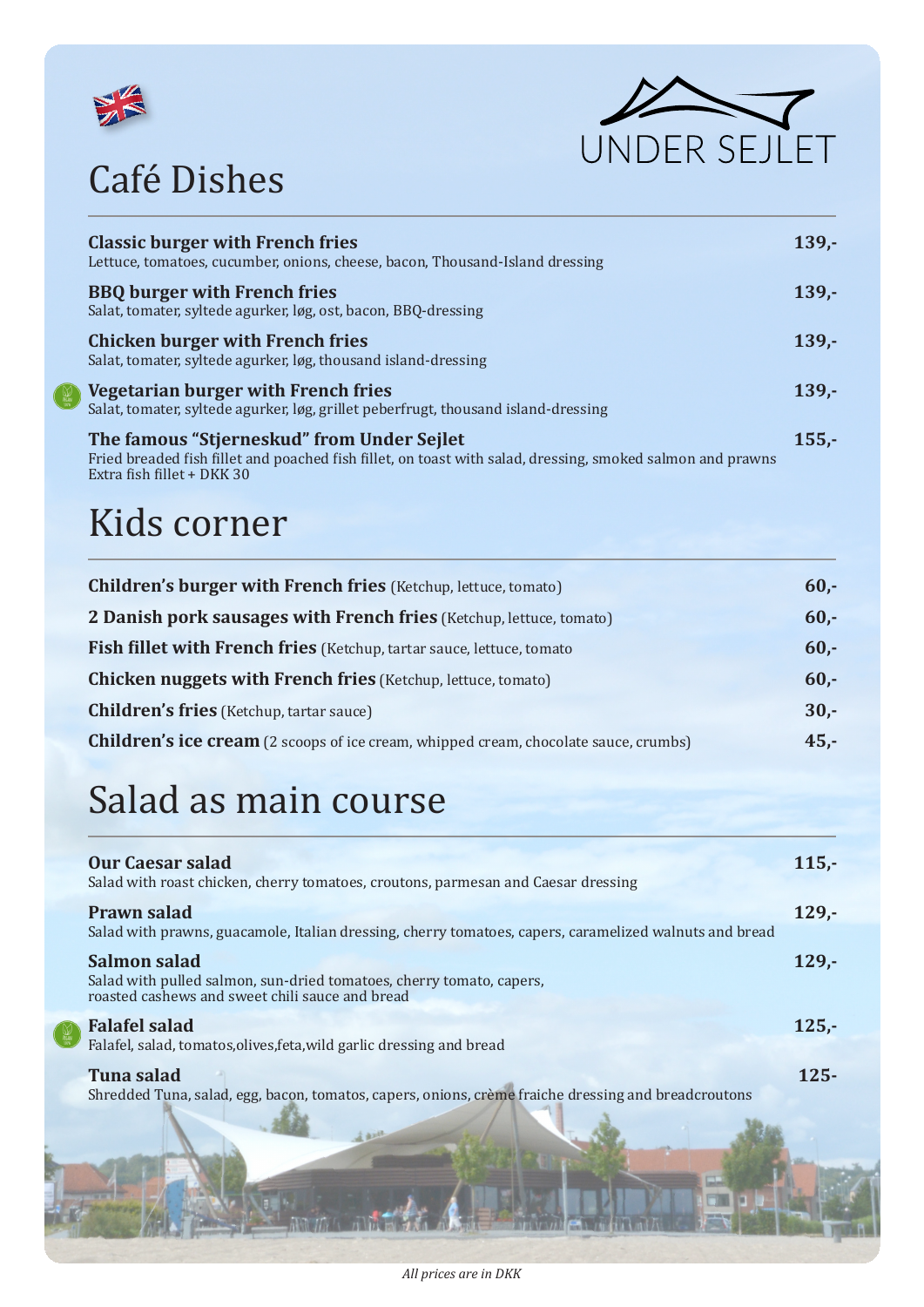

## Starters



| <b>Heat smoked salmon</b><br>Smoked salmon on crispy salad with a herb dressing                   | $95 -$ |
|---------------------------------------------------------------------------------------------------|--------|
| <b>Classic shrimp cocktail</b><br>Crispy salad, shrimp, caviar and Thousand-Island dressing       | $89 -$ |
| Our caesar salad<br>Crispy salad with fried chicken, bread croutons, parmesan and caesar dressing | $69 -$ |
| <b>Greenshell Mussels</b><br>White wine steamed mussels with butter crumble                       | $85 -$ |
| <b>Smoked pork tenderloin</b><br>Crispy salad with herb oil pickled tomatoes and pine nuts        | $79 -$ |

## Main courses

| <b>Pink roastbeef</b><br>Served with potatoes, vegetables, and red wine sauce                                                         | $205 -$  |
|---------------------------------------------------------------------------------------------------------------------------------------|----------|
| <b>Greenland Cod</b><br>Oven-baked cod served with potatoes, vegetables, and white wine sauce [small fish bones may occur]            | $235 -$  |
| <b>House Signature Steak</b><br>Steak served with potatoes, vegetables, and pepper sauce                                              | $249 -$  |
| <b>Chicken breast</b><br>Chicken breast served with potatoes, vegetables and mushroom sauce                                           | $185 -$  |
| <b>Gourmet burger</b><br>Delicious burger with slices of beef, salad, pickles, grilled peppers, pesto, onions, BBQ dressing and fries | $180 -$  |
| <b>Greenshell Mussels</b><br>White wine steamed mussels with fresh bread, french fries and aioli                                      | $185 -$  |
| <b>Tenderloin casserole</b><br>Pork tenderloin stew served with mashed potatoes and beets                                             | $159 -$  |
| Chickpea steak with coconut milk and herb oil<br>Topped with pickled mushrooms, mustard seeds and avocado mousse                      | $145. -$ |

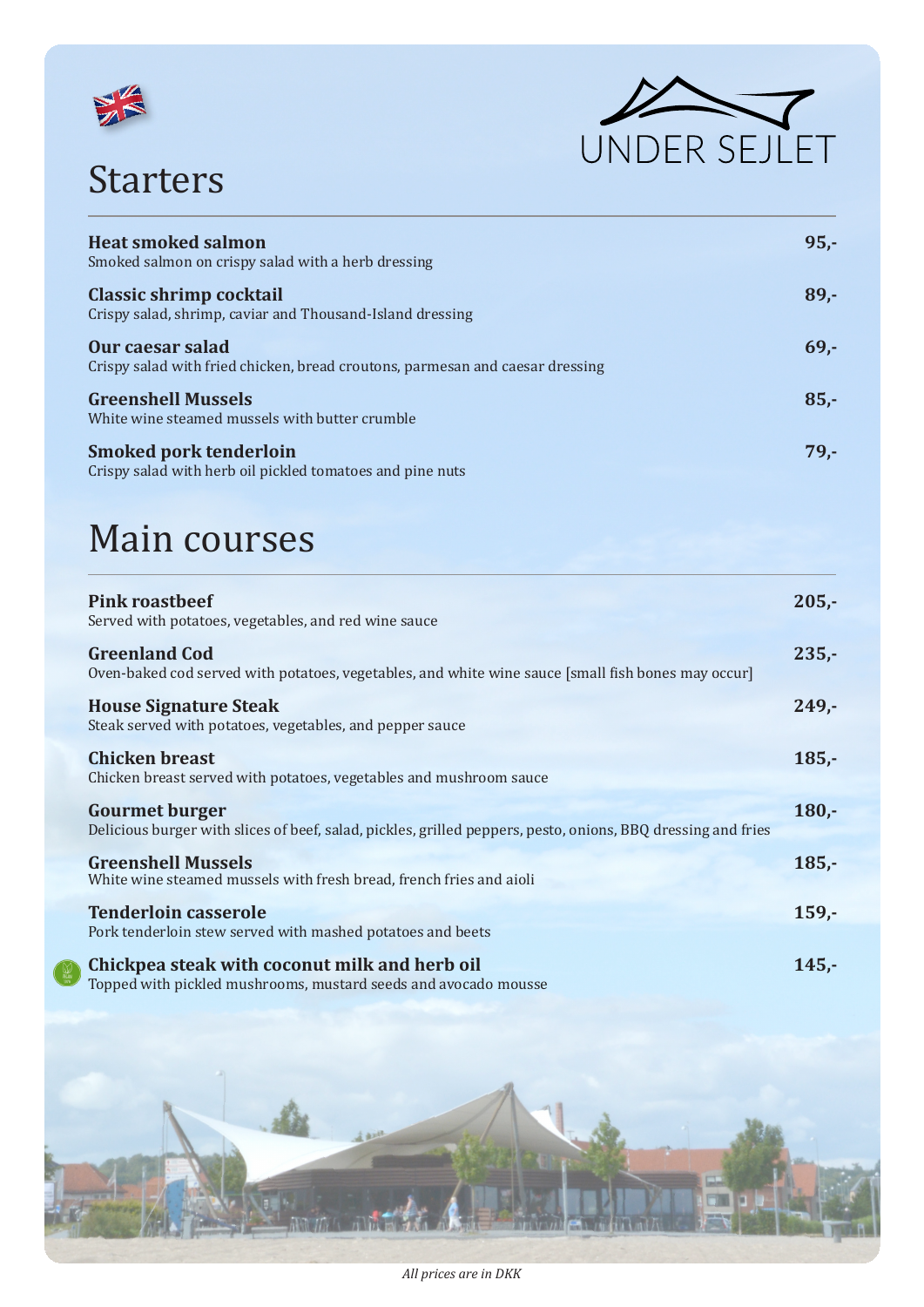



#### Desserts & cakes

| Creme brûlée                               | 69.  |
|--------------------------------------------|------|
| <b>Classic Danish apple cake</b>           | 69.  |
| Panna cotta with pickled berries           | 65.  |
| Pancake with ice cream and chocolate sauce | 69.  |
| Chef's ice cream dessert                   | 69.  |
| <b>Today's cake</b>                        | 49,- |
| <b>Coffee &amp; Cake</b> (14:00-16:00)     | 75.  |
|                                            |      |

#### Snacks

| <b>Snack basket</b><br>Cheese balls, sweet chili chicken, chicken nuggets, chili cheese nuggets,<br>cheese & tomato balls and fries with aioli | $69 -$  |
|------------------------------------------------------------------------------------------------------------------------------------------------|---------|
| Nachos with chicken & cheddar<br>Nachos with chicken and cheddar cheese, served with sour cream, guacamole and tomato salsa                    | $105 -$ |
| <b>Snack-sized French fries with aioli</b>                                                                                                     | $30 -$  |
| <b>Peanuts</b>                                                                                                                                 | $25 -$  |

#### Sunday Brunch

Sunday is a bit different at Under Sejlet. It is the last day of the week and we believe it should be used to recharge for the week ahead. On sundays we open a few hours earlier and serve:

#### **Kl. 10.00 - 12.00:**

**Our large buffet brunch kr. 185,-**

Children up to and including 11 years half price - Children up to 3 years free

#### **4 hours brunch kr. 275,-**

Can be ordered from min. 25 adults.

Our Sundays are always well attended, so it is a good idea to book a table in advance